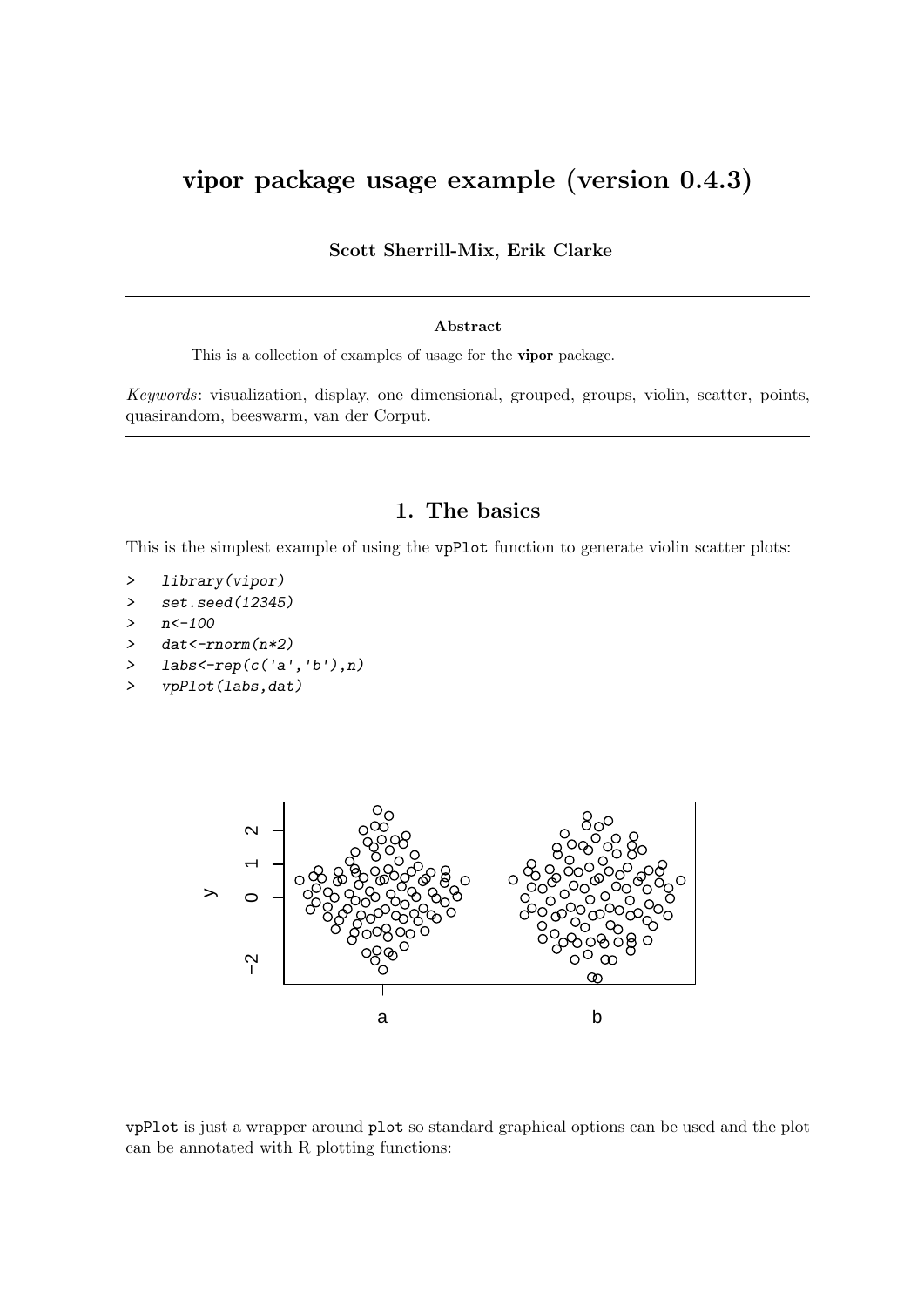```
> vpPlot(labs,dat,las=1,ylab='Data',col=rep(1:2,n))
> abline(h=0,lty=2)
```


Factors can be used to generate custom group orderings:

```
> labs2<-factor(labs,levels=c('b','a'))
```
> vpPlot(labs2,dat,las=1,ylab='Data',col=rep(1:2,n))

```
> abline(h=0,lty=2)
```
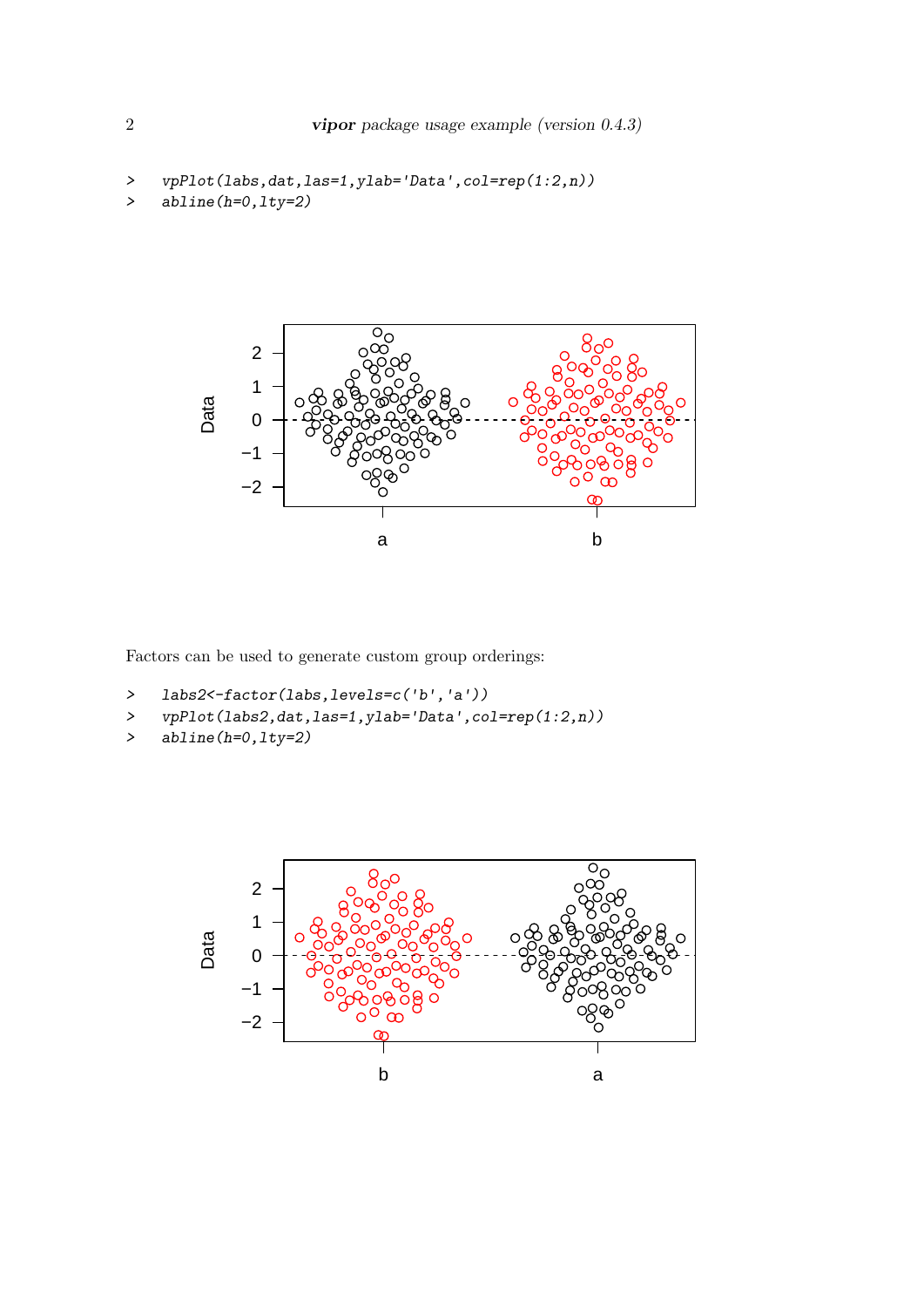For custom plotting, the offsets for a group of points can be calculated using the offsetX function. The adjusted x position of the points is also returned invisibly from vpPlot:

```
> offsets<-offsetX(dat,labs)
> head(offsets,4)
[1] -0.18939738 0.10387013 0.28854590 0.01104955
> xPos<-vpPlot(labs,dat)
> head(xPos,4)
[1] 0.8106026 2.1038701 1.2885459 2.0110496
> xPos2<-rep(1:2,n)+offsets
> head(xPos2,4)
[1] 0.8106026 2.1038701 1.2885459 2.0110496
> all(xPos==xPos2)
[1] TRUE
```
Note that offsetX returns offsets centered around 0 which will need to be added to the original x positions.

### 2. Options

offsetX calls stats::density to compute kernel density estimates. The tightness of the fit can be adjusted with the adjust option and the width of the offset with width. nbins to adjust the number of bins used in the kernel density is also provided but this can usually be left at its default when using quasirandom offsets:

```
> dat <- list(
+ 'Normal'=rnorm(50),
+ 'Dense normal'= rnorm(500),
+ 'Bimodal'=c(rnorm(100), rnorm(100,5)),
+ 'Extremes'=rcauchy(100)
+ )
> par(mfrow=c(4,1), mar=c(2.5,3.1, 1.2, 0.5),mgp=c(2.1,.75,0),
+ cex.axis=1.2,cex.lab=1.2,cex.main=1.2)
> dummy<-sapply(names(dat),function(label) {
+ y<-dat[[label]]
+ offsets <- list(
+ 'defaults'=offsetX(y), # Default
+ 'adjust=2'=offsetX(y, adjust=2), # More smoothing
+ 'adjust=.1'=offsetX(y, adjust=0.1), # Tighter fit
```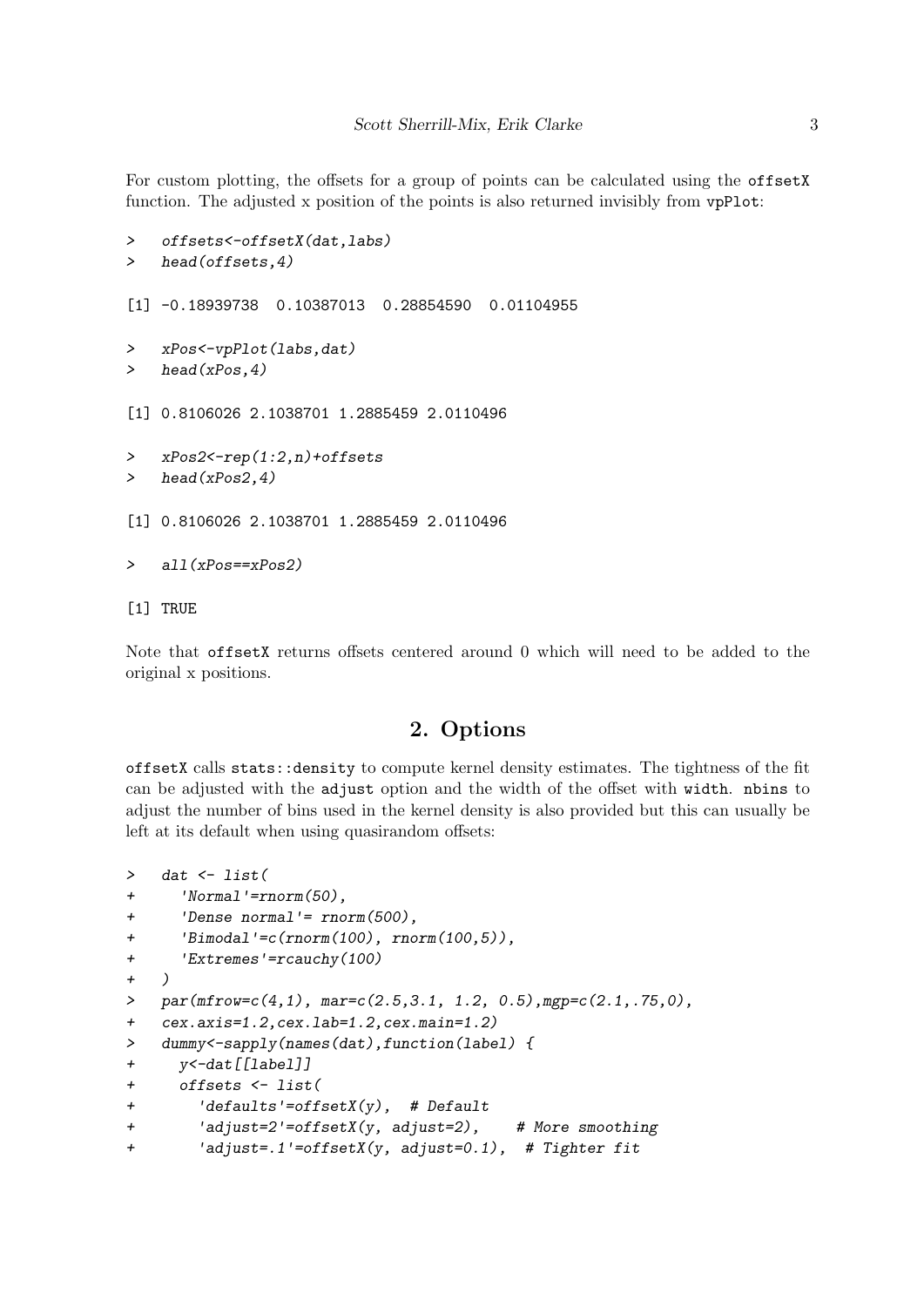```
+ 'width=.1'=offsetX(y, width=0.1), # Less wide
+ 'nbins=100'=offsetX(y, nbins=100) # Less bins
+ )
+ ids <- rep(1:length(offsets), each=length(y))
+ plot(unlist(offsets) + ids, rep(y, length(offsets)), ylab='y value',
+ xlab='', xaxt='n', pch=21,
+ col='#00000099',bg='#00000033',las=1,main=label)
+ axis(1, 1:length(offsets), names(offsets))
+ })
                                  Normal
         2
                          \bullet
```


The varwidth argument scales the width of a group by the square root of the number of observations in that group (as in the function boxplot). Arguments to offsetX can be passed into vpPlot as a list through the offsetXArgs argument.

```
> dat <- list(
+ '10 points'=rnorm(10),
+ '50 points'=rnorm(50,2),
+ '200 points'=c(rnorm(400), rnorm(100,5)),
+ '5000 points'= rnorm(5000,1)
+ )
```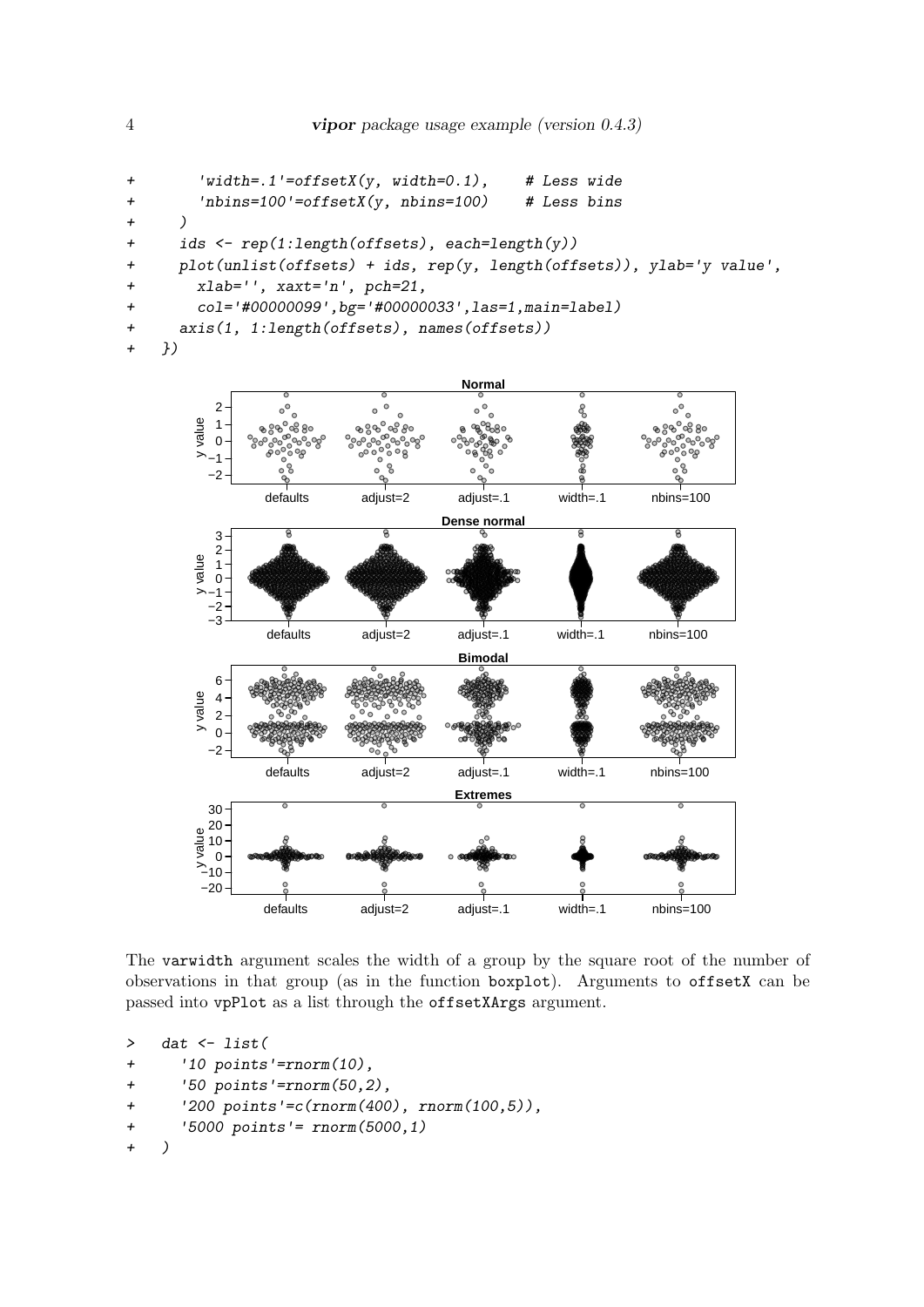```
> labs<-rep(names(dat),sapply(dat,length))
```

```
> labs<-factor(labs,levels=unique(labs))
```
> vpPlot( labs,unlist(dat),offsetXArgs=list(varwidth=TRUE),

```
+ las=1,ylab='Value',col='#00000066',bg='#00000022',pch=21)
```


### 3. Real data

An example using the beaver1 and beaver2 data from the datasets package:

```
> y<-c(beaver1$temp,beaver2$temp)
> x<-rep(
+ c('Beaver 1','Beaver 2'),
+ c(nrow(beaver1),nrow(beaver2))
+ )
> vpPlot(x,y,las=1, ylab='Body temperature',
+ pch=21, col='#00000099',bg='#00000033')
```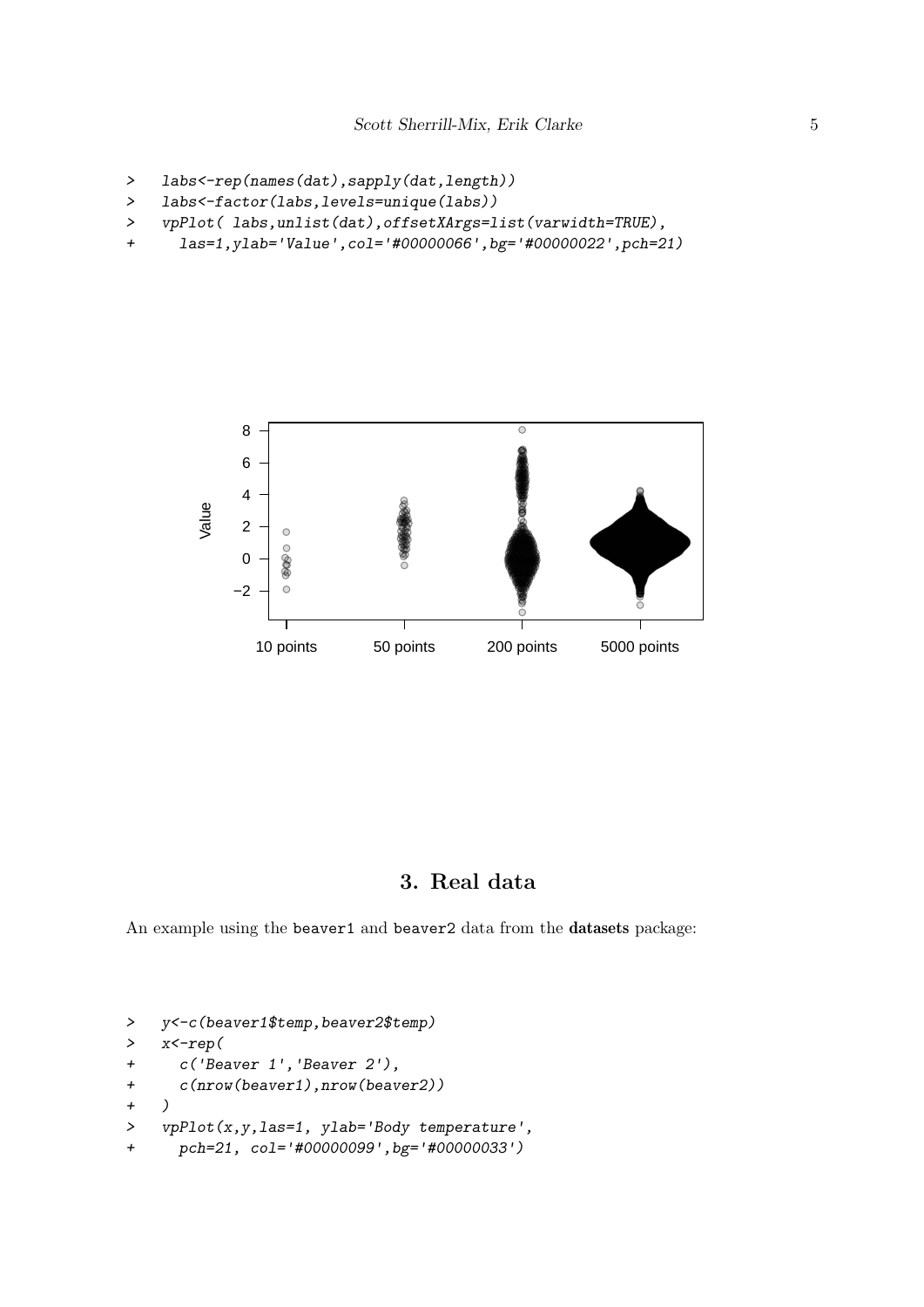

An example using the integrations data from this package:

```
> ints<-integrations[integrations$nearestGene>0,]
```

```
> y<-log(ints$nearestGene)
```

```
> x<-as.factor(paste(ints$study,ints$latent))
```

```
> activeCols<-c('Expressed'='#FF000033','Unexpressed'='#0000FF33')
```

```
> cols<-activeCols[ints$latent]
```

```
> par(max=c(4,7,.1,.1))
```

```
> vpPlot(x,y,las=2, ylab='Log distance to gene',xaxt='n',
```

```
+ pch=21, col=cols,bg=cols,cex=.7)
```

```
> uniqX<-levels(x)
```

```
> prettyX<-tapply(1:length(uniqX),sub('(Une|E)xpressed$','',uniqX),mean)
```

```
> axis(1,prettyX,names(prettyX),las=2)
```

```
> legend(grconvertX(0.01,from='ndc'),grconvertY(0.15,from='ndc'),
```

```
+ names(activeCols),pch=21,col=cols,pt.bg=activeCols,xpd=NA)
```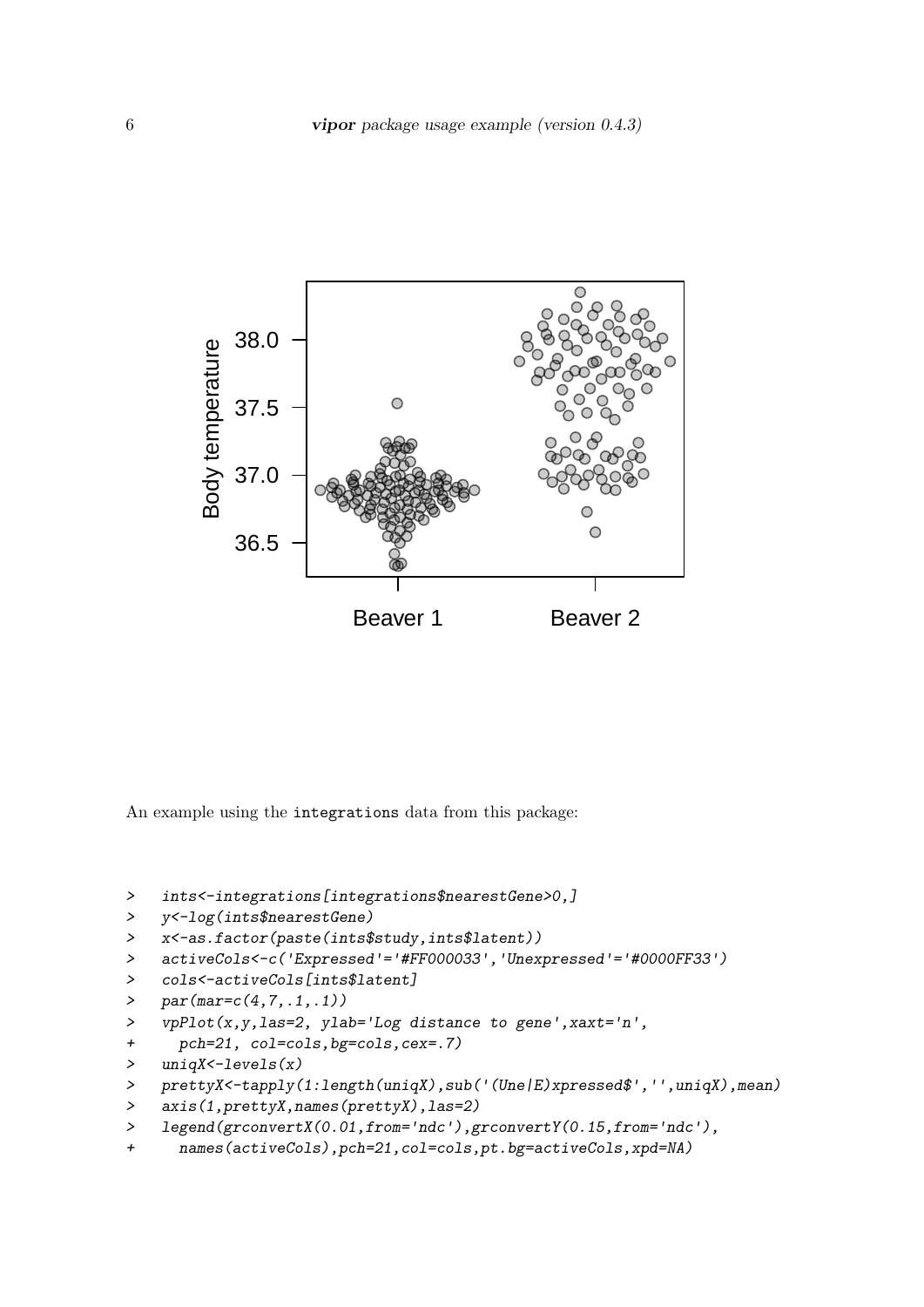

## 4. ggbeeswarm package

This package is also wrapped by the ggbeeswarm package so if you prefer ggplot then you can do something like:

```
> library(ggbeeswarm)
```

```
> n < -100
```
- > dat<-rnorm(n\*2)
- > labs<-rep(c('a','b'),n)
- > ggplot(mapping=aes(labs,dat))+geom\_quasirandom()